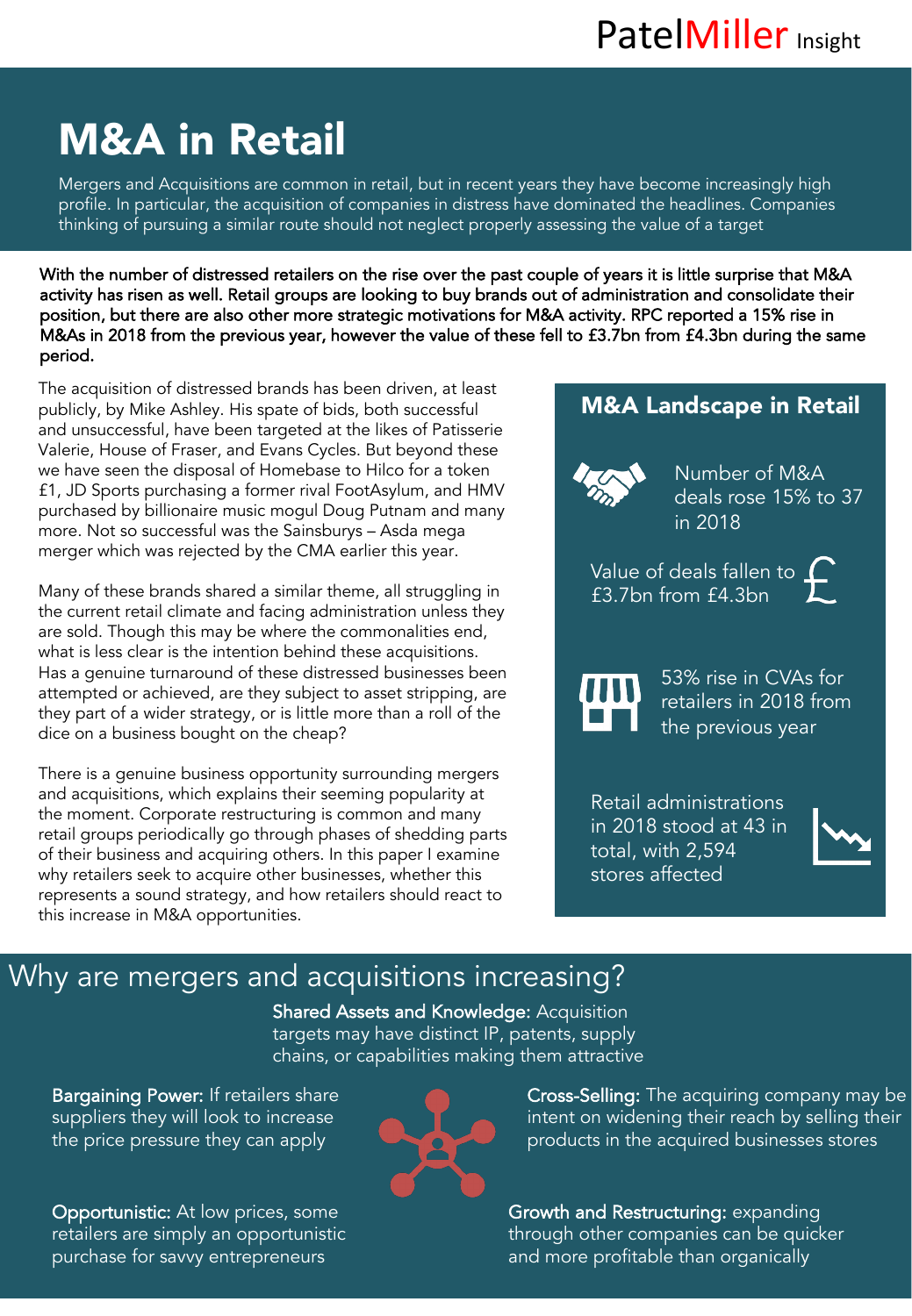### What is the strategy behind these acquisitions?

The activity of Mike Ashley toward distressed retailers has been interesting. It's hard to see where synergies could be achieved from adding a chain of bakeries to his empire of sports clothing stores beyond adding property to his portfolio. The £8m swoop for Evans Cycles (which was bought for £75m, 3 years previous) shows he is a shrewd opportunist, keen for a bargain and hoping for a lucrative sale a few years down the line. Ashley is acquiring big names with extensive store networks at fire-sale prices, but it seems likely to be little more than a multi-million-pound gamble which he has the considerable financial means to take on.

In contrast to the opportunistic gambles, some acquisitions have been made with the intention of mounting a full turnaround and restructuring the business to make it more viable going forward. Putnam who acquired ailing HMV has just done just this, completely revamping the online store, closing unprofitable stores and changing the inventory and customer experience of those which are staying open. Armed with local music knowledge, extensive vinyl collections and back catalogues HMV will be able to differentiate itself from the likes of Amazon.

Likewise, Homebase is going back its successful roots after a disastrous spell of ownership by Australian Bunning's which axed many of its popular lines and sought to give Homebase a harder 'DIY focused' edge. It has brought back softer home furnishings which were a strong source of revenue as well as shutting its worst loss making stores, and removing inefficiencies from its head office operations.

The failed Sainsburys – Asda mega merger was supposed to bring £1bn in reduced prices thanks to synergies and enhanced buying power. Mike Coupe pledged to pass on some of the enhanced margins to customers but this was given short shrift by the CMA.

**HOMEBASE An hmv** 

#### Recent High Profile Successful Retail Acquisitions



Jack Wills acquired for £12m by Mike Ashley

Homebase sold for £1 to Hilco Capital

HMV bought by Doug Putnam



Greene King bought by Hong Kong based CKA

#### Will it work and what's next?

The most recent acquisitions will take time to see if they are successful, a turnaround is a protracted process therefore determining whether the opportunistic purchases represent a clever strategy is difficult. Evans Cycles at least seems to have stabilised and is reporting a slightly increase in revenue thanks to e-bike demand, but still overall making a small loss in 2018. The early signs from HMV are promising, it has recently overtaken Amazon as the #1 retailer of physical music in the UK.

Homebase is over a year into a 3-year turnaround strategy and is already seeing the benefits of a return to its roots. It has removed £100m from its fixed costs base and reduced its losses 96% to £8.2m in the 6 months to December 2018. It is far from a glowing success story yet, with the distressed retailers still making a loss, but the purchase of Evans and the long-term turnaround strategies of Homebase and HMV already seem to be bearing some fruit.

Distressed retailers will always appear an attractive acquisition target, a set of poor results can send the value of a retailer plummeting meaning they can be bought for a much-reduced sum. A reversal in fortunes whether engineered through a turnaround strategy or more naturally can quickly increase the value of the company making a future sell off a highly profitable venture.

The increase in acquisitions is likely to linked in some extent to the relative success, or failure, of certain brands. While the challenging retail conditions prevail in the UK, M&As will look continue be a preferred strategy for many retailers seeking to reinforce their positions

Opportunist retail bosses and private equity firms will always be keen for a bargain, and down on their luck brands present an attractive opportunity. Those in more serious decline require active intervention in order to save them, therefore the likes of HMV and Homebase, will attract the enthusiasts and turnaround specialists such as Doug Putnam and Hilco Capital who are intent of reviving a struggling brand over the longer term.